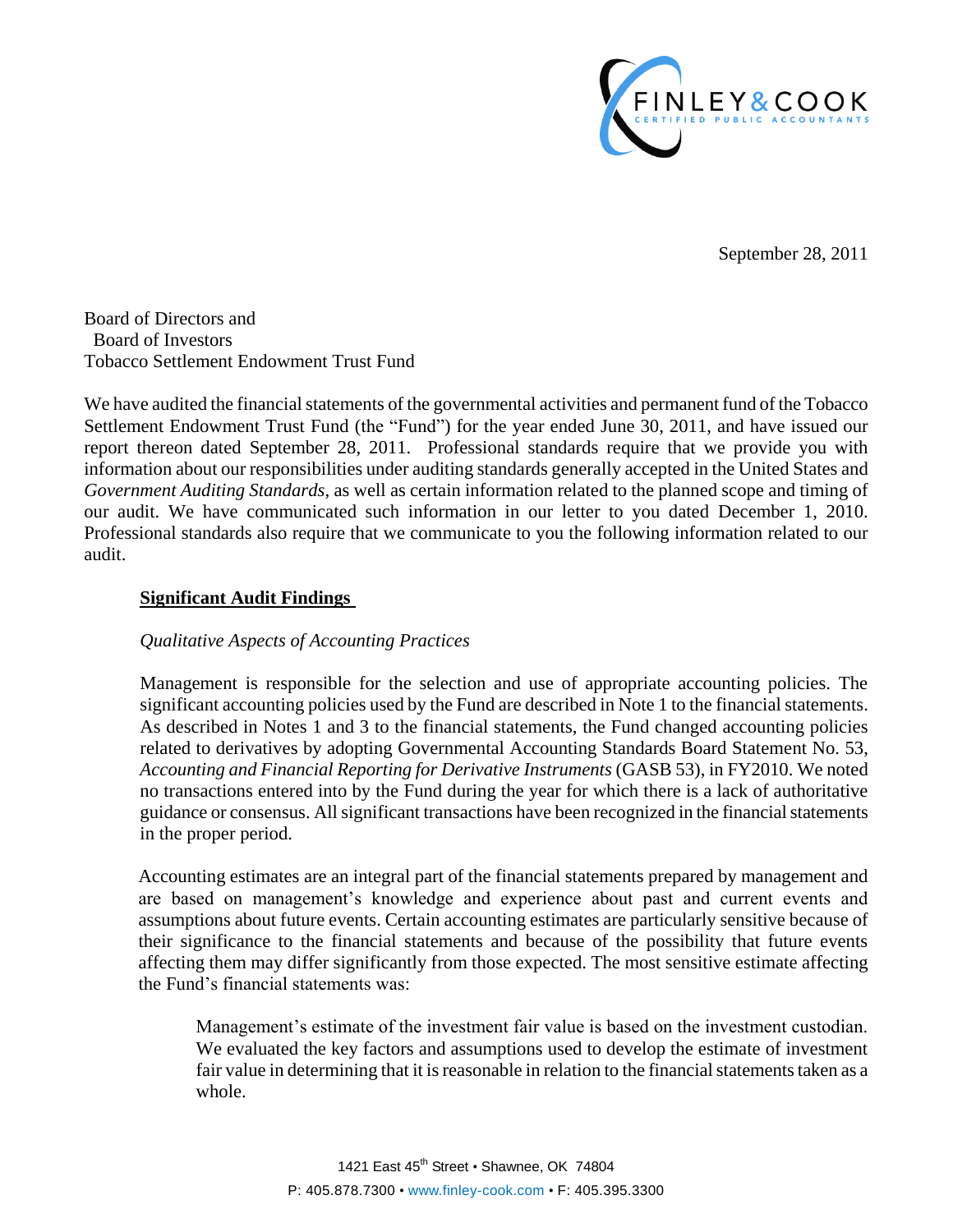Board of Directors and Board of Investors Tobacco Settlement Endowment Trust Fund September 28, 2011 Page -2-

# **Significant Audit Findings, Continued**

*Difficulties Encountered in Performing the Audit*

We encountered no difficulties in dealing with management in performing and completing our audit.

## *Corrected and Uncorrected Misstatements*

Professional standards require us to accumulate all known and likely misstatements identified during the audit, other than those that are trivial, and communicate them to the appropriate level of management. We noted no uncorrected misstatements.

## *Disagreements with Management*

For purposes of this letter, professional standards define a disagreement with management as a financial accounting, reporting, or auditing matter, whether or not resolved to our satisfaction, that could be significant to the financial statements or the auditors' report. We are pleased to report that no such disagreements arose during the course of our audit.

#### *Management Representations*

We have requested certain representations from management that are included in the management representation letter dated September 28, 2011.

#### *Management Consultations with Other Independent Accountants*

In some cases, management may decide to consult with other accountants about auditing and accounting matters, similar to obtaining a "second opinion" on certain situations. If a consultation involves application of an accounting principle to the Fund's financial statements or a determination of the type of auditors' opinion that may be expressed on those statements, our professional standards require the consulting accountant to check with us to determine that the consultant has all the relevant facts. To our knowledge, there were no such consultations with other accountants.

#### *Other Audit Findings or Issues*

We generally discuss a variety of matters, including the application of accounting principles and auditing standards, with management each year prior to retention as the Fund's auditors. However, these discussions occurred in the normal course of our professional relationship and our responses were not a condition to our retention.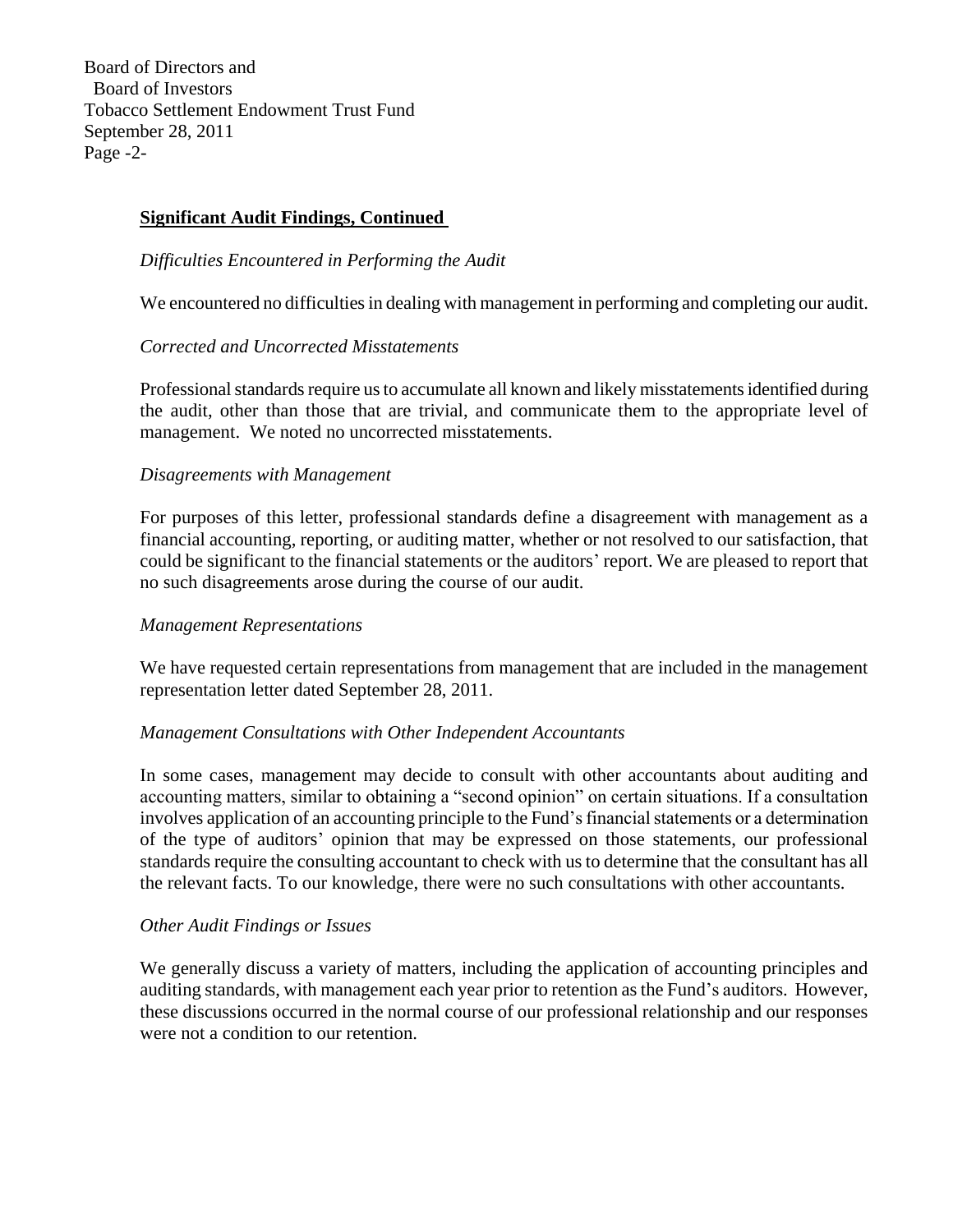Board of Directors and Board of Investors Tobacco Settlement Endowment Trust Fund September 28, 2011 Page -3-

# **Other Required Communications**

We as independent auditors are required to:

- a. Communicate significant deficiencies and material weaknesses in internal control to the audit committee or its equivalent.
- b. Report directly to the audit committee (or equivalent) any fraud that causes a material misstatement of the financial statements and any fraud involving senior management. Fraud perpetrated by lower-level employees is also to be reported if it resulted in an individually significant misstatement.
- c. Report illegal acts that come to our attention (except those that are clearly inconsequential).

We have nothing to report.

This information is intended solely for the use of the management of the Fund, the Oklahoma State Treasurer's Office, and the State of Oklahoma Office of the Auditor and Inspector and is not intended to be and should not be used by anyone other than these specified parties.

Sincerely,

FINLEY & COOK, PLLC CERTIFIED PUBLIC ACCOUNTANTS

Nathan Atchison Partner